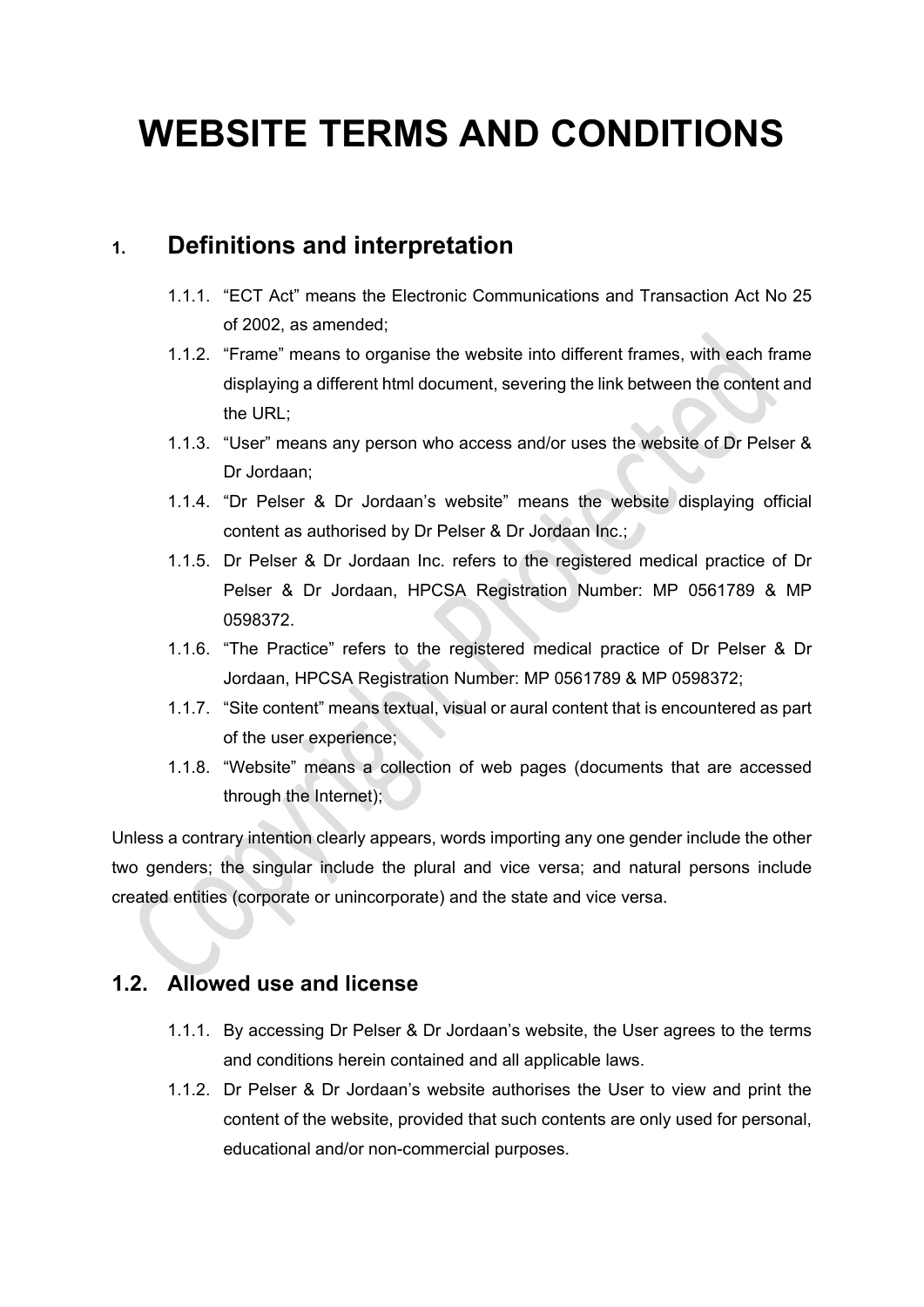- 1.1.3. Content on the website may not be used for any commercial or non- private use without the prior written consent of Dr Pelser & Dr Jordaan's practice.
- 1.1.4. Users may only access and use the website for lawful purposes.
- 1.1.5. No person may frame this website in any manner whatsoever without the prior written consent of Dr Pelser & Dr Jordaan's practice.
- 1.1.6. Users are not allowed to copy, reproduce, reuse, retransmit, adapt, publish, frame, post, upload, modify, broadcast or distribute any Site content in any way.

#### **1.3. IP rights and domain names**

- 1.1.1. All intellectual property on the website, including but not limited to trademarks, domain names, patents, text, graphics, software, icons, hyperlinks, software, and design elements are the property of Dr Pelser & Dr Jordaan and are protected from infringement by domestic and international legislation.
- 1.1.2. All Site content remains the sole property of the relevant content owner and is protected under all relevant copyright, trademark, patent and other applicable laws.
- 1.1.3. Nothing on the Website should be construed as granting any licence or right to distribute content without the express written consent of Dr Pelser & Dr Jordaan.

#### **1.4. Severability**

If for any reason any of the provisions contained herein are found to be void or unenforceable it will be severed to the extent that it is void or unenforceable and the remaining provisions will continue in full force and effect.

#### **1.5. Waiver**

1.5.1 Although Dr Pelser & Dr Jordaan will make reasonable endeavours to ensure that the content on the website is reliable, inaccuracies may occur. It is therefore important that the User acknowledges that:

1.5.1.1. use of the website is at own risk;

1.5.1.2. the website is provided to the User 'as is'.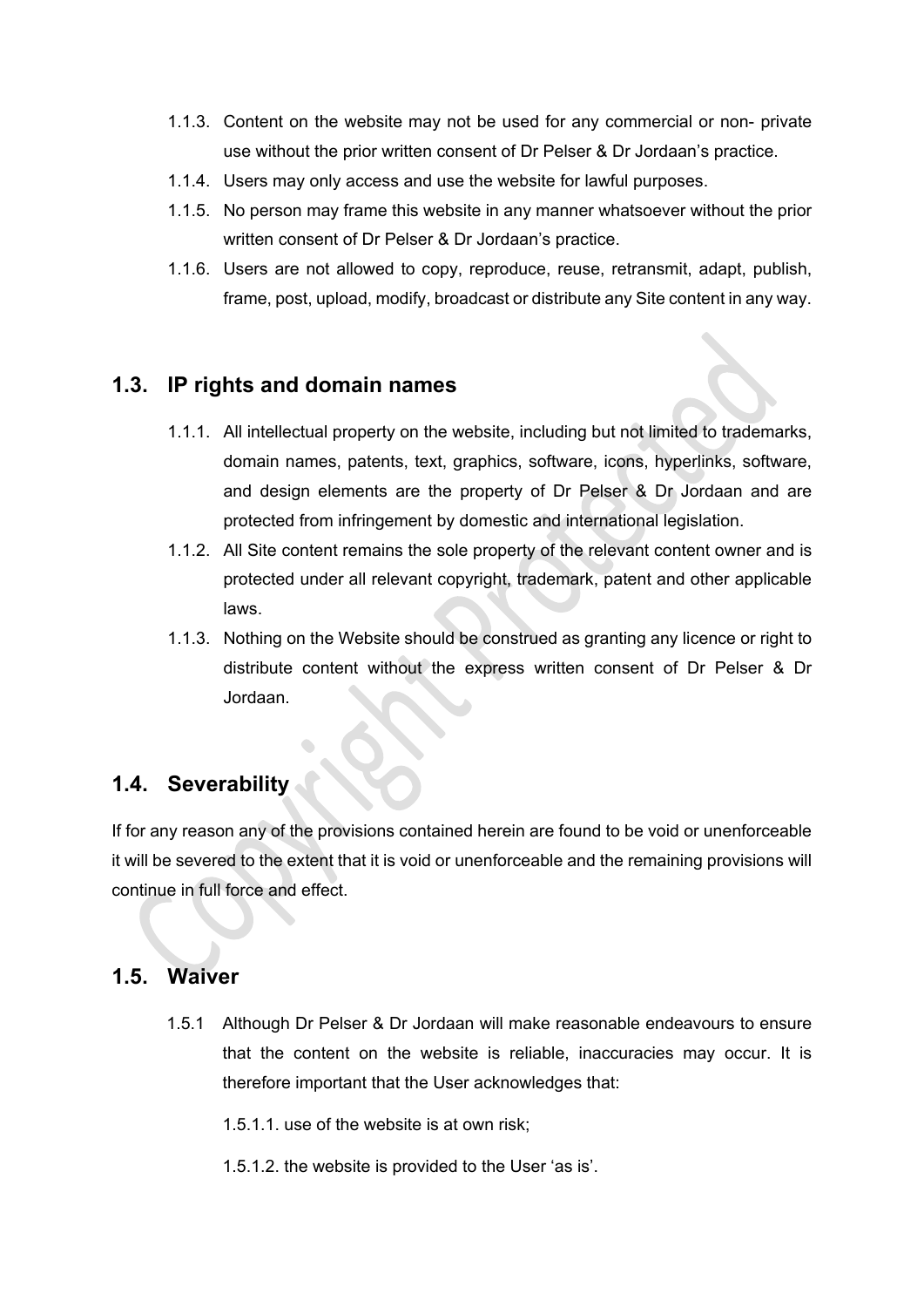1.5.2. The User is furthermore prohibited from:

1.5.2.1. placing information, personal or otherwise, on Dr Pelser & Dr Jordaan's website;

1.5.2.2. creating additional hyperlinks on Dr Pelser & Dr Jordaan's website;

1.5.2.3. defacing Dr Pelser & Dr Jordaan's website;

1.5.2.4. deleting, altering and/or amending content on Dr Pelser & Dr Jordaan's website.

#### **1.6. Hyperlinks**

- 1.6.1. The Website may provide hyperlinks to other websites not controlled by Dr Pelser & Dr Jordaan's practice. Such links do not imply the endorsement, agreement or support of the content of such other sites.
- 1.6.2. Downloading material from these sites may risk infringing intellectual property.
- 1.6.3. It is the User's responsibility to access the authenticity of any website which may be hyperlinked to Dr Pelser & Dr Jordaan's website.
- 1.6.4. The Practice is not responsible for ensuring that hyperlinks are operational.

#### **1.7. Security**

- 1.7.1. Although Dr Pelser & Dr Jordaan acknowledges that a 100% secure online environment is unattainable, the Practice is committed to taking reasonable security measures to safeguard the content of its website.
- 1.7.2. The User's privacy is very important to Dr Pelser & Dr Jordaan. Any information provided to Dr Pelser & Dr Jordaan is therefore stored on a secure server.
- 1.7.3. Dr Pelser & Dr Jordaan does not sell or rent personal information about individual members (such as name, address, email address, telephone or fax number) to third parties.
- 1.7.4. Dr Pelser & Dr Jordaan may disclose personal information in response to a specific request by a law enforcement agency, subpoena, court order, or as required by law.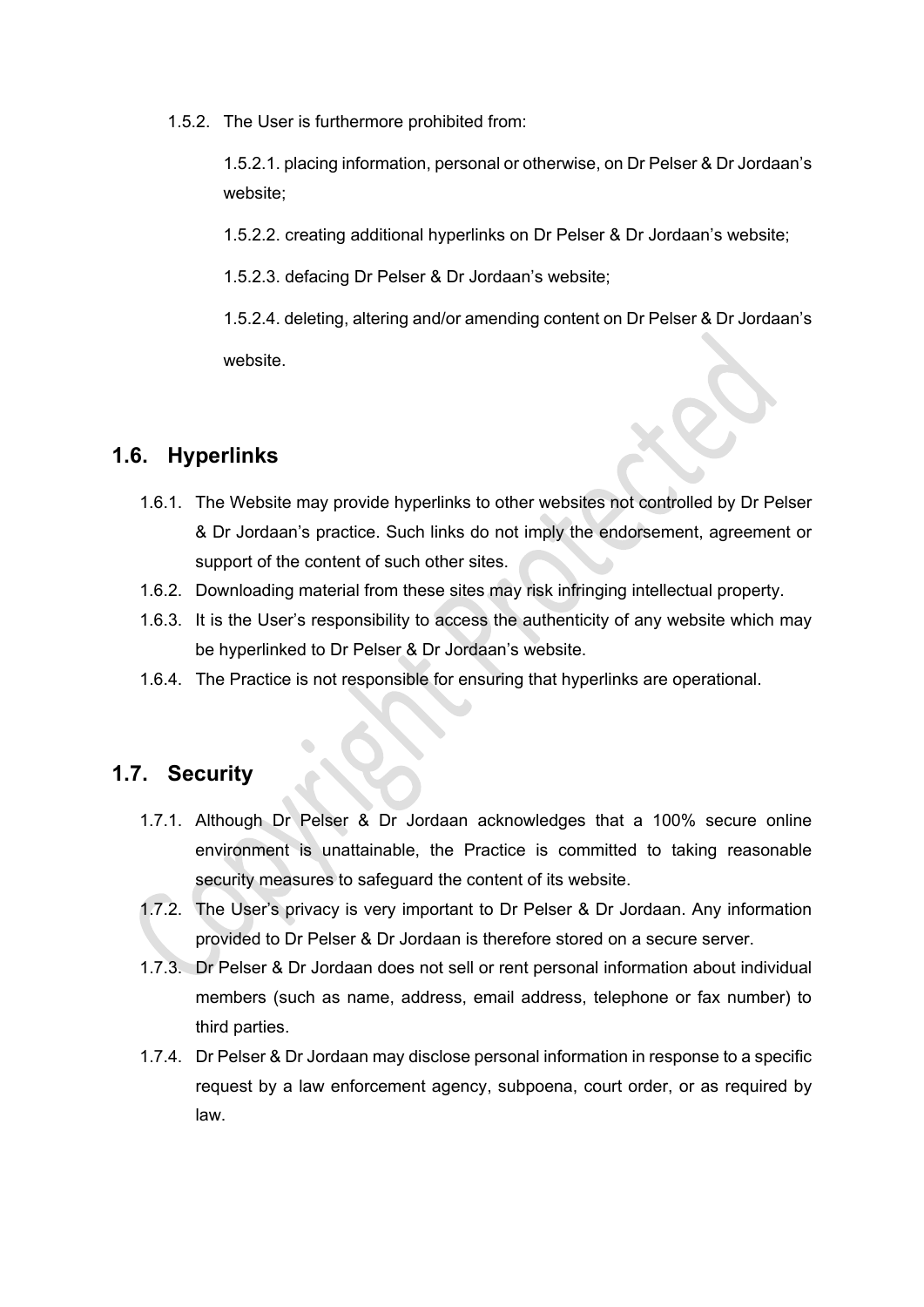- 1.7.5. Dr Pelser & Dr Jordaan will collate the information which users give to the practice to provide users with services and personalise the use and visits of Dr Pelser & Dr Jordaan's website.
- 1.7.6. Dr Pelser & Dr Jordaan may also use such information to inform users, about changes in the services Dr Pelser & Dr Jordaan offers and/or about features that may be of interest to Users. By providing Dr Pelser & Dr Jordaan with this information, users consent to Dr Pelser & Dr Jordaan's use of it for these purposes and for the purposes outlined in Dr Pelser & Dr Jordaan's Privacy Policy, including for the purpose of processing User requests.
- 1.7.7. For further information regarding the Practice's treatment of a User's personal information, referred to the Privacy Policy.

#### **1.8. Disclaimer and limitation of liability**

- 1.8.1. Information contained on Dr Pelser & Dr Jordaan's website is for information purposes only and not intended to constitute professional advice as circumstances will vary from person to person.
- 1.8.2. The Practice is not liable to Users for information posted on Dr Pelser & Dr Jordaan's website.
- 1.8.3. The Practice is not liable for the actions of Users of Dr Pelser & Dr Jordaan's website.
- 1.8.4. By using Dr Pelser & Dr Jordaan's website, a User indemnifies, defends and holds harmless, its lawful agents, employees and representatives from all damages, losses and expenses, including legal expenses arising from the following:

1.8.4.1. any claims for the infringement of intellectual property rights, libel, defamation to any material the User may send to Dr Pelser & Dr Jordaan's website;

1.8.4.2. the User's breach of any provisions of these terms and conditions of Dr Pelser & Dr Jordaan's website;

1.8.4.3. any claims, cost, loss, damage or expense, whether directly or indirectly, whether monetary or otherwise, which any person may suffer as a result of or in consequence of the use of or reliance of any information or material provided for on Dr Pelser & Dr Jordaan's website;

1.8.5. The Practice its lawful agents, employees and representatives are further indemnified in respect of any costs, losses, damages or expenses which any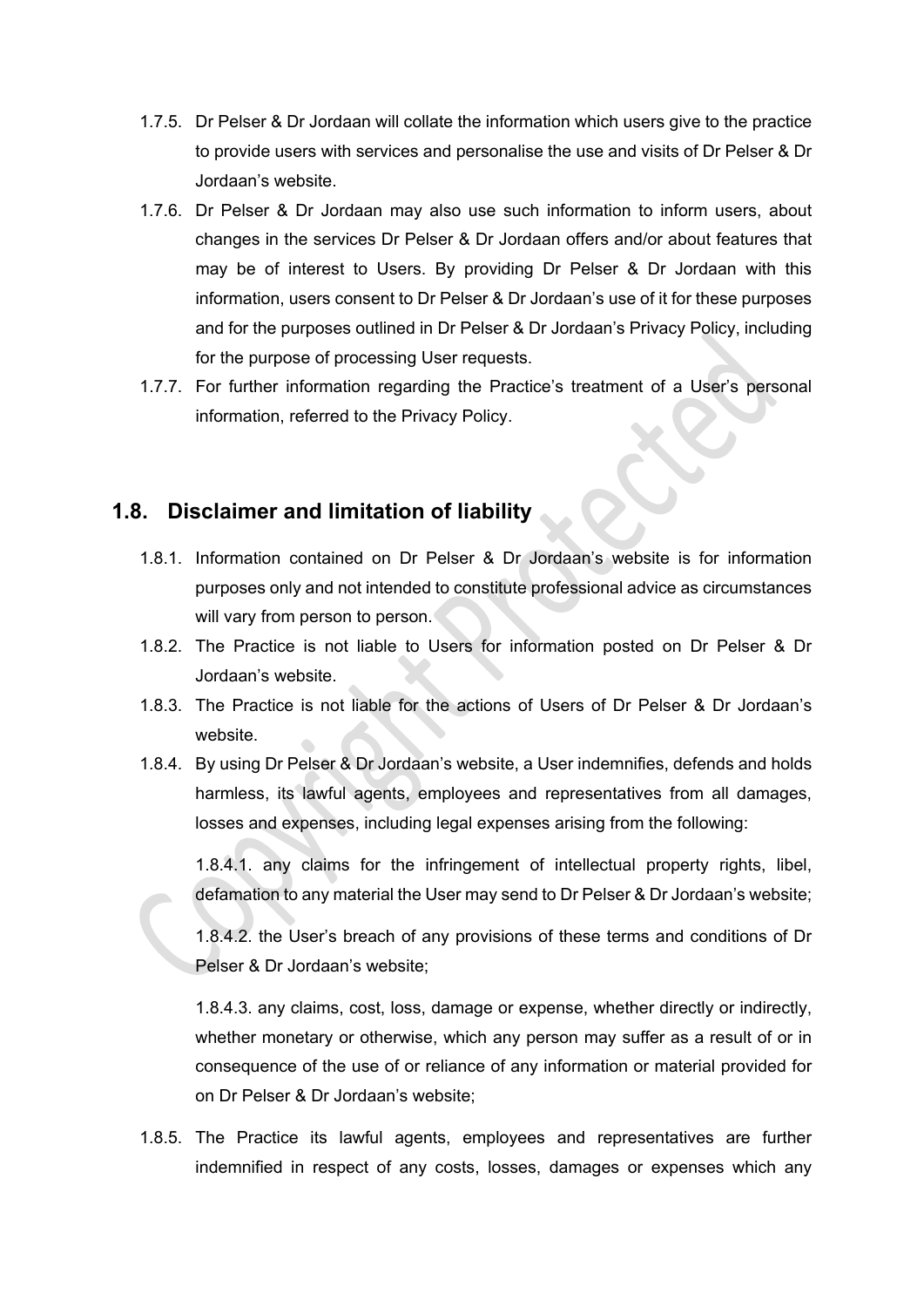person may suffer as a result of entering into any transaction with any third party, including Dr Pelser & Dr Jordaan, its lawful agents, employees and representatives as a result of or in consequence of the reliance of any information contained on Dr Pelser & Dr Jordaan's website or any related site.

1.8.6. In no event shall The Practice its lawful agents and representatives referred to in this website, be liable for any damages of whatsoever nature, whether for bodily, moral or material injury (including, without limiting, indirect, punitive, incidental and consequential damages, loss profits, expenses, costs, damage resulting from lost data or business interruption) resulting from the use or inability to use Dr Pelser & Dr Jordaan's website and the material contained therein, whether based on warranty, contractual or extra contractual liability, any other legal matters, and whether or not The Practice its lawful agents, employees and representatives are advised of the possibility of such damages.

#### **1.9. Removal and correction of content**

Users should report any untrue, inaccurate, illegal and/or harmful content appearing on Dr Pelser & Dr Jordaan's website. Dr Pelser & Dr Jordaan undertakes to correct and/or remove any such content as soon as it becomes aware thereof.

#### **1.10. Entire agreement**

- 1.10.1. The terms and conditions set out herein constitute the whole agreement between the User and The Practice and shall take precedence over any disclaimer and/or legal notices attached to any communications and/or postings received by The Practice from the User.
- 1.10.2. Any failure by The Practice to exercise or enforce any rights or provisions shall not constitute a waiver of such rights or provisions.
- 1.10.3. No amendment of these terms and conditions or any provision or term hereof or of any other conditions contained on this website shall be binding unless made by and recorded in writing by The Practice.
- 1.10.4. To the extent permissible by law The Practice shall not be bound by any express or implied term, representation, warranty, promise or the like not recorded herein.